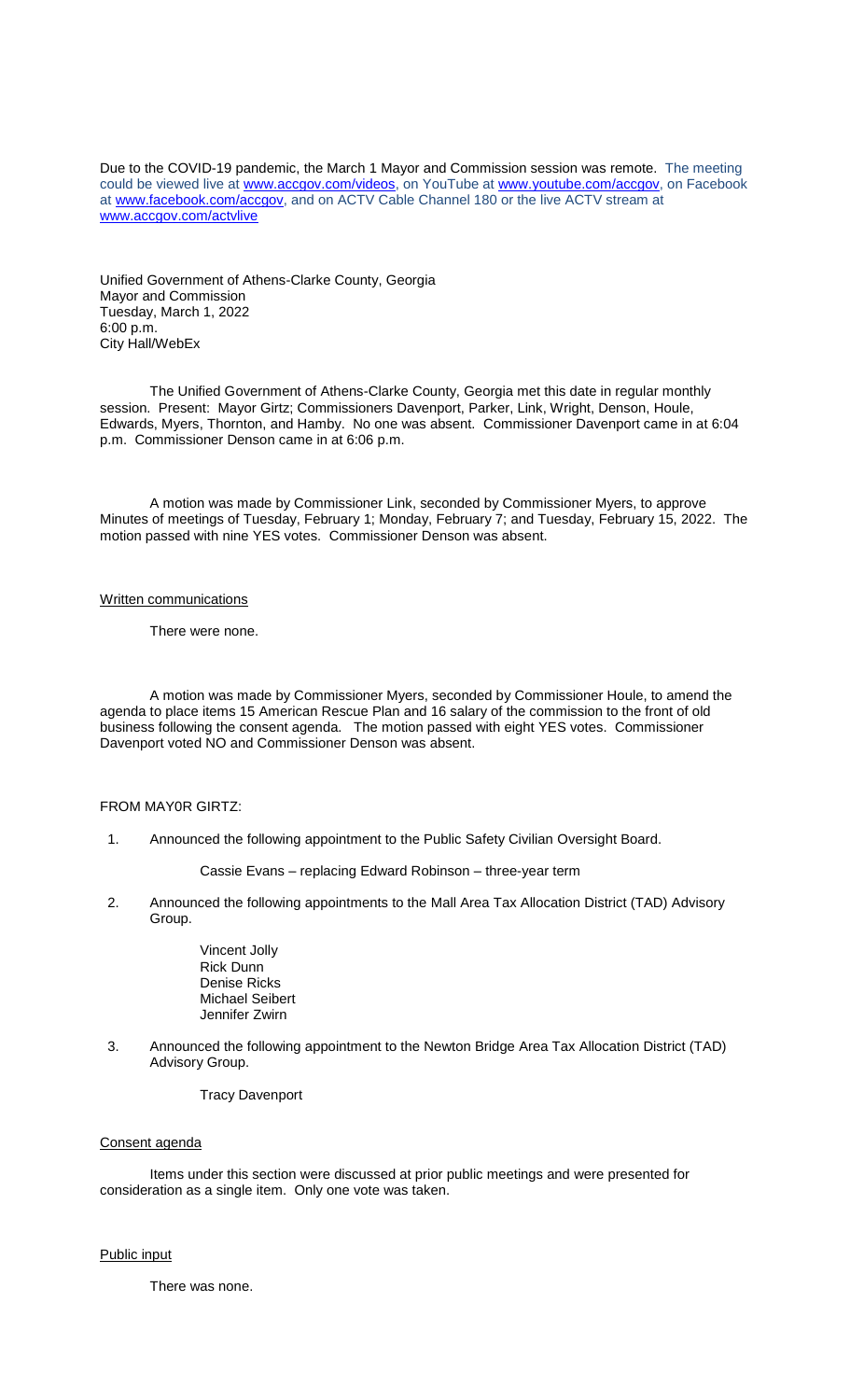A motion was made by Commissioner Wright, seconded by Commissioner Parker, to consent to action on the following five items. The motion passed by unanimous vote.

- 1. APPROVE: Neighborhood Organization with associated boundaries for registration in the Neighborhood Notification Initiative: Inner East Athens Neighbors as identified in Attachment #1 of agenda report dated January 26, 2022.
- 2. APPROVE: An exception to Policy/Procedure Statement WS-011: Water and/or Sanitary Sewer Services, to allow public water service to be provided to 1770 Milledge Avenue Extension, Athens, Georgia; subject to the property owners' payment of the appropriate fees as identified under Facts and Issues No. 6 for the property as per agenda report dated January 26, 2022.

r

- 3. APPROVE: Developer Installation of a traffic signal at the intersection of SR 10/US 78 (Atlanta Highway) at Blanchard Plaza Driveway as per Attachment #1 of agenda report dated January 21, 2022 and Traffic Engineering to assume annual maintenance and power costs pursuant to standard GDOT signal maintenance agreement; and authorize the Mayor to sign Georgia Department of Transportation (GDOT) traffic signal operational permit as shown in Attachment #2.
- 4. APPROVE: A lease extension with New Cingular Wireless PCS, an agent for AT&T, for the continued operation of a cellular communications site on the radio communications tower at 3035 Lexington Road as per Attachment #1 of agenda report dated January 20, 2022; and authorize the Mayor and appropriate staff to execute all necessary documents.
- 5. APPROVE with reference to SPLOST 2020 Project 11, Sub-Project #2 Electric Vehicle Purchase as per agenda report dated January 26, 2022:.
	- a) A purchase order with Family Ford, Inc. for \$338,034 for seven Ford F150 lightning battery electric pickup trucks as part of SP#2;
	- b) A purchase order with Family Ford, Inc. for \$242,952 for five Ford E-Transit battery electric vans also as part of SP#2; and,
	- c) Authorization for the Mayor and appropriate staff to execute all related documents.

## Old and new business – Discussion

## Public input

The following public input was received.

- 1. Brett Thurmond representing petitioner supported rezoning on Sorensen Way
- 2. Russ Watson supported salary increase for the commission
- 3. Jason Pratt supported salary increase for the commission
- 4. Shane Blackwell supported American Rescue Plan

A motion was made by Commissioner Parker, seconded by Commissioner Myers, to approve the Commission-Defined Option presented by Commissioners Myers, Houle, Parker and Denson, items 1-8, which includes attachments 3 through 9 as outlined therein, with the following amendment: "Allocate, from the \$7 million Youth Development and Violence Prevention program area, \$500,000 to summer 2022 community non-profit programming for youth, and direct the Manager to return to the Commission with a model to support already-established programs for summer 2022 with said funding as soon as possible."

The Athens-Clarke County Mayor and Commission: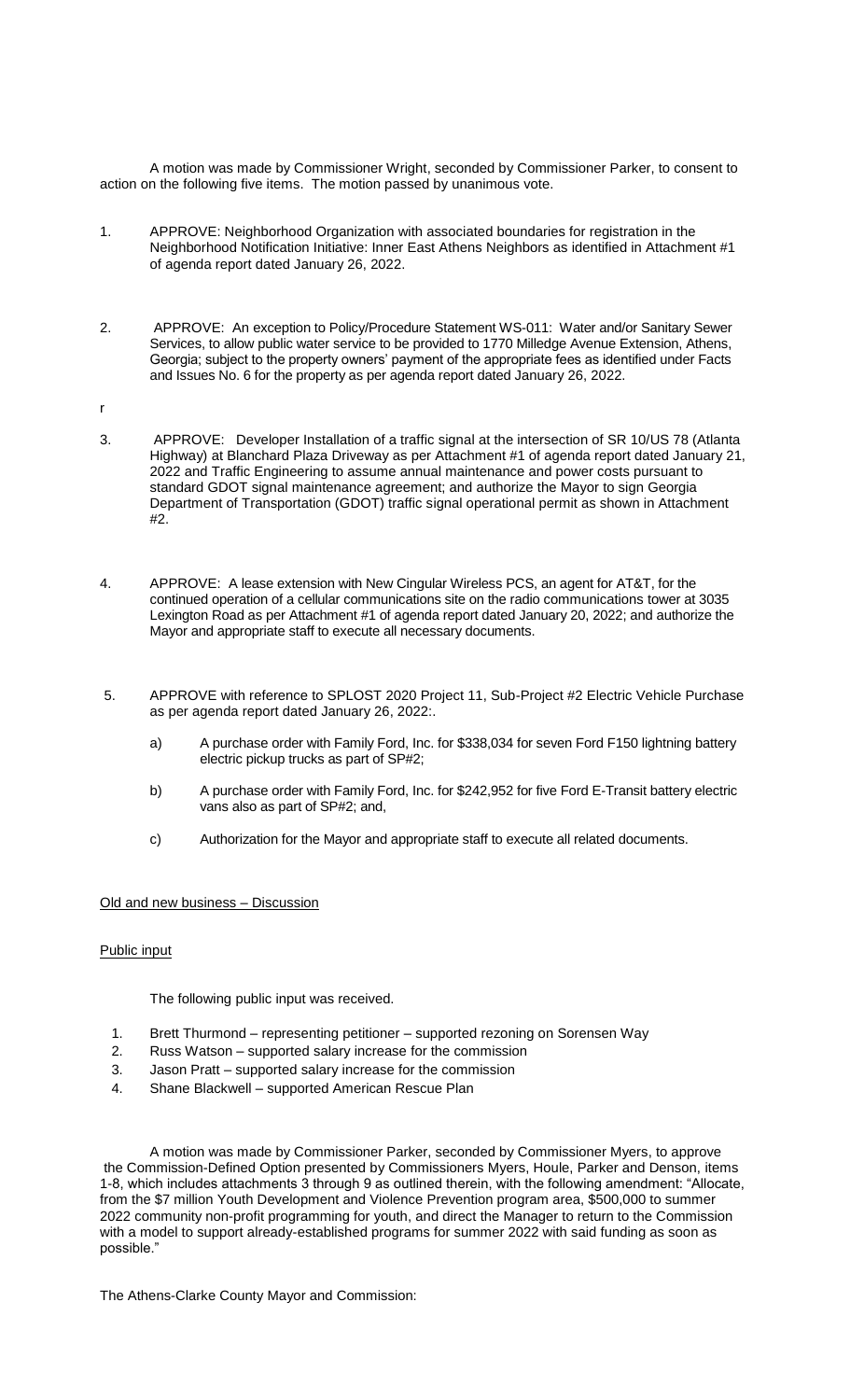1. Approve the proposed American Rescue Plan Act (ARPA) Funding process and timeline, including the naming of initial advisory groups for desired program areas, as illustrated in Attachment #4 (ARPA Process Maps and Timeline) and Attachment #8 (General Directives and Program Area Descriptions);

2. Authorize allocation of ARPA funds for specific uses and designated program areas as detailed in Attachment #8 (General Directives and Category Descriptions) and Attachment #6 (CDO Pro Forma Modifications);

3. Authorize staff to work with identified Advisory Groups as outlined in Attachment #8 (General Directives and Category Descriptions) and Attachment #4 (ARPA Process Maps and Timeline);

4. Direct the Manager to modify Attachment #4 (ARPA Process Maps and Timeline) as applicable to be in accordance with Attachment #8 (General Directives and Category Descriptions), and as applicable in the future, given that the process will evolve based on the continued input of the Mayor and Commission, ACCUG staff, advisory groups, and the public in general;

5. Direct staff to utilize the Equity Impact Assessment Tool (Attachment #3) for use throughout the ARPA process to identify a diverse array of community partners for the advisory groups, to identify existing inequities in Athens-Clarke County and ACCUG, to identify proposals and their impact, to prioritize funding, and to sustain community and organizational growth and engagement, with an emphasis on qualified census tracts and/or low income neighborhoods and households;

6. Adopt the associated budget ordinance to allocate \$39,863,484 of remaining ARPA funding (Attachment #7 - Budget Ordinance Revised);

7. Authorize two additional full time positions for the administration of the ARPA program (Attachment #5 - Overview of Administrative Costs and Attachment #9 - ARPA Office Administrative Budget); and

8. Authorize the Mayor and appropriate staff to execute the necessary documentation related to this approval.

A substitute motion was made by Commissioner Thornton, seconded by Commissioner Wright, to

1. Approve the proposed American Rescue Plan Act (ARPA) Funding process as outlined in the agenda item, including naming of initial advisory groups for desired program areas;

2. Authorize the naming of Northeast Georgia Black Chamber of Commerce as the advisory group for business and workforce development to deliver general directives described in Attachment #5 (General Directives on ARPA Programs);

3. Authorize allocations of ARPA funds for specific use and designated program areas as detailed in Attachment #7 to be released within the next 60 days;

4. Authorize a fixed flat fee of \$10,000.00 for each RFP released to procure a consultant to develop a strategic plan for Affordable Housing and Homelessness. Since administrative fees can go as high as 15% of program allocation, it is imperative that the cost to develop the plan does not significantly impact the amount allocated to implement a plan since the Mayor currently has a Inclusionary Development Charge;

5. Authorize allocations of ARPA funds for specific uses and designated programs areas as detailed in Attachment #5 (General Directives and Category Descriptions) and indicated in the draft ARPA pro forma (Attachment #1), with *additional modifications* to the ARPA pro forma as illustrated in the Commission Defined Option Attachment #7;

6. Identify process and qualification used for the selection of the Advisory Committees (those organization identified to oversee funding buckets);

7. Include and implement items #3-8 from the CDO authored by Commissioners Myers, Houle, Parker, and Denson.

Commissioner Thornton withdrew the above substitute motion and made another substitute motion to table this item for 30 days.

The substitute motion failed by roll call vote with Commissioners Wright, Thornton, and Hamby voting YES; and Commissioners Davenport, Parker, Link, Denson, Houle, Edwards, and Myers voting NO. (3 YES; 7 NO)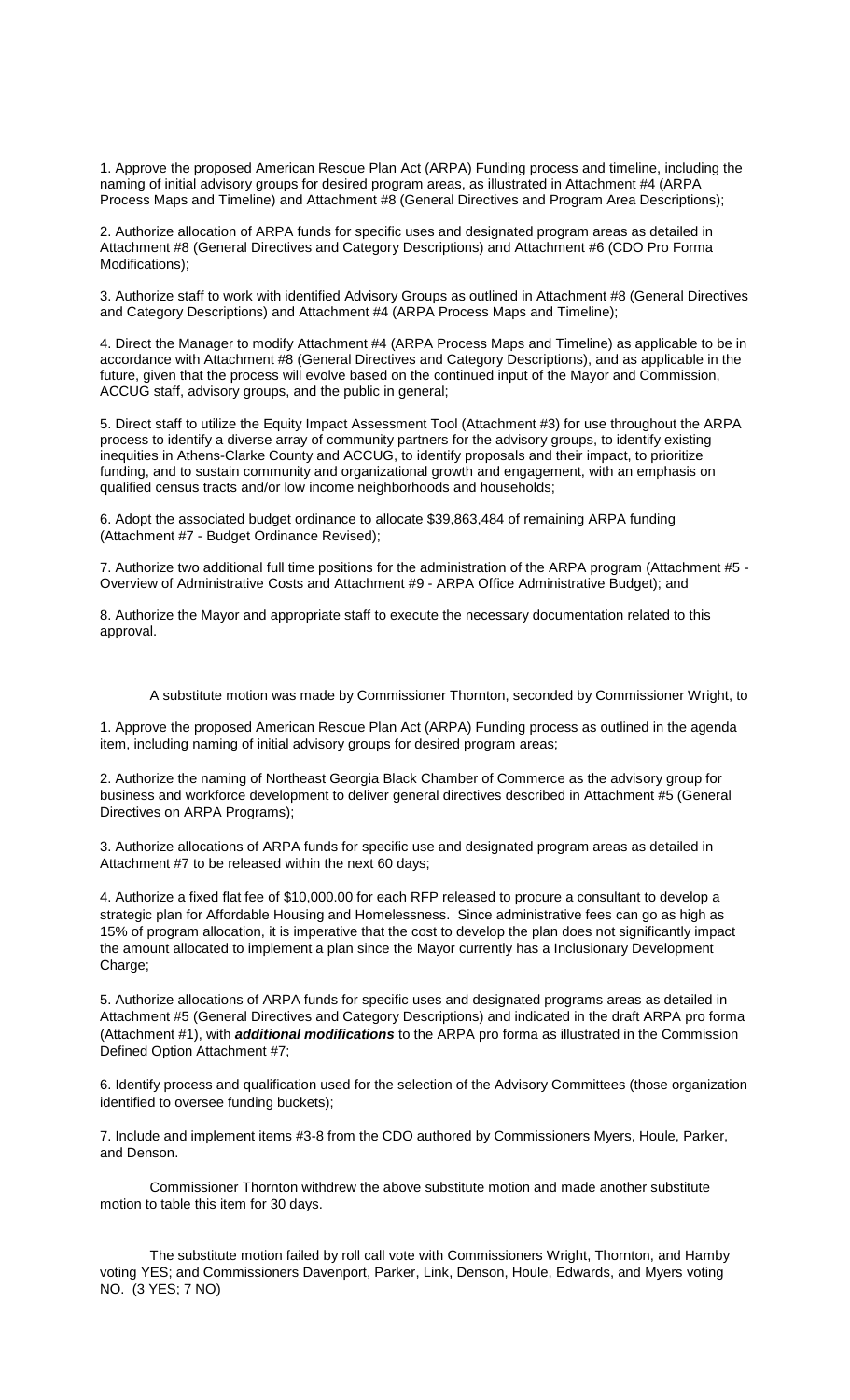The original motion passed by roll call vote with Commissioners Parker, Link, Denson, Houle, Edwards, and Myers voting YES and Commissioners Davenport, Wright, Thornton, and Hamby voting NO. (6 YES; 4 NO). The following ordinance (#22-03-22) which was presented title only was declared adopted.

### **AN ORDINANCE TO AMEND THE FY2022 OPERATING AND CAPITAL BUDGET FOR ATHENS-CLARKE COUNTY, GEORGIA SO AS TO PROVIDE FUNDING FROM THE AMERICAN RESCUE PLAN (ARP) CORONAVIRUS STATE AND LOCAL FISCAL RECOVERY FUNDS FOR DESIGNATED PROGRAMS AND USES; AND FOR OTHER PURPOSES.**

The Commission of Athens-Clarke County, Georgia hereby ordains as follows:

SECTION 1. The Commission of Athens-Clarke County, Georgia desires to amend the American Rescue Plan (ARP) Coronavirus State and Local Fiscal Recovery Funds Special Revenue Fund Operating Budget to provide funding for designated programs and uses.

Said Operating & Capital budget is hereby amended as follows:

American Rescue Plan – CSLFRF Special Revenue Fund:

#### REVENUES:

| Increase:           |                                                   |              |
|---------------------|---------------------------------------------------|--------------|
|                     | Federal Grants:                                   |              |
|                     | American Rescue Plan-CSLFRF                       | \$39,863,484 |
| <b>EXPENDITURES</b> |                                                   |              |
| Increase:           |                                                   |              |
|                     | Various Departments & Offices:                    |              |
| 1)                  | Revenue Replacement/Budget Balancing              | \$3,400,000  |
| 2)                  | Youth Development and Violence Prevention         | \$7,000,000  |
| 3)                  | Affordable Housing                                | \$11,000,000 |
| 4)                  | Homelessness                                      | \$5,000,000  |
| 5)                  | <b>Business Development and Workforce Support</b> | \$4,000,000  |
| 6)                  | <b>Behavioral Health</b>                          | \$4,000,000  |
| 7)                  | Contingency/Future Needs (TBD)                    | \$4,555,082  |
| 8)                  | Administration                                    | \$908,402    |
|                     | Total                                             | \$39,863,484 |

SECTION 2. All ordinances or parts of ordinances in conflict herewith are hereby repealed.

A motion was made by Commissioner Myers, seconded by Commissioner Denson, to adopt an ordinance to provide for an increase in the salary of the commission.

Following discussion a motion was made by Commissioner Link, seconded by Commissioner Parker, to call the question. The motion was withdrawn.

The original motion passed by roll call vote with Commissioners Parker, Link, Denson, Houle, Edwards, and Myers voting YES; and Commissioners Davenport, Wright, Thornton and Hamby voting NO. (6 YES; 4 NO). The following ordinance #22-03-23) which was presented by title only was declared adopted.

#### AN ORDINANCE TO AMEND THE CODE OF ATHENS-CLARKE COUNTY, GEORGIA *TO PROVIDE FOR AN INCREASE IN THE SALARY OF THE COMMISSION;* AND FOR OTHER PURPOSES.

WHEREAS, pursuant to Section 2-103 (c) of the Charter of the Unified Government of Athens-Clarke County, Georgia, the salary or expenses of commissioners may be changed by ordinance; and

WHEREAS, pursuant to Section 2-103 (a) of the Charter of the Unified Government of Athens-Clarke County, Georgia, commissioners currently receive a base salary of \$15,000.00; and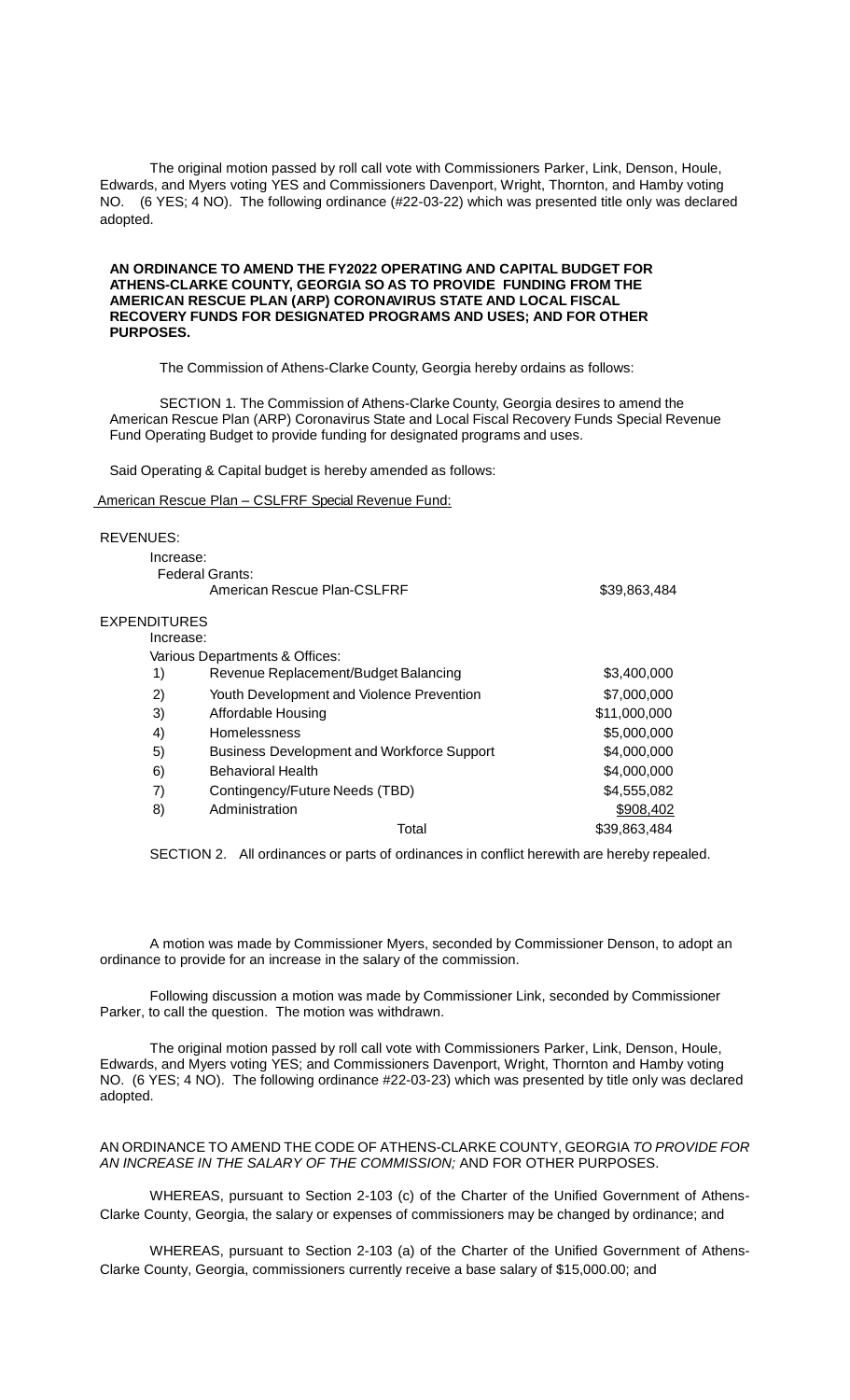WHEREAS, pursuant to O.C.G.A. Section 36-5-27, commissioners are entitled to a supplement of \$100.00 per month or \$1,200.00 per year as an incentive for those commissioners who complete the certification training offered by the Carl Vinson Institute of Government; and

WHEREAS, pursuant to O.C.G.A. Section 36-5-28, commissioners are entitled to receive those cost of living or general performance-based increases given to certain state employees, which results in a starting salary of \$19.133.14 for commissioners exclusive of the training supplement noted above; and

WHEREAS, pursuant to O.C.G.A. Section 36-5-29, commissioners are also entitled to receive longevity increases upon completion of each term; and

WHEREAS, the base salary of commissioners was last evaluated and adjusted in 2001; and

WHEREAS, the Commission of Athens-Clarke County, Georgia, has determined that an adjustment in the base salary for each commissioner is in the best interest of the citizens of Athens-Clarke County; and

WHEREAS, an increase in compensation for commissioners will help to attract highly qualified individuals to engage in public service; and

WHEREAS, the average wage for commissioners in the Georgia Department of Community Affairs 2021 County Wage and Salary Survey for counties of a similar population is \$28,693.00; and

WHEREAS, pursuant to Section 2-103 (c) (1) of the Charter of the Unified Government of Athens-Clarke County, Georgia, the Commission directed that notice of its intent to take action to increase the compensation of the members of the Commission be published in the legal organ of Athens-Clarke County once a week for three consecutive weeks immediately preceding the meeting at which this Ordinance shall be considered and adopted; and

WHEREAS, pursuant to Section 2-103 (c) (2) of the Charter of the Unified Government of Athens-Clarke County, Georgia, this increase in compensation for the commissioners will not be effective until the third day of January 2023 following the next general election held subsequent to the adoption of this Ordinance; and

WHEREAS, pursuant to Section 2-103 (c) (3) of the Charter of the Unified Government of Athens-Clarke County, Georgia, this Ordinance may not be considered or acted upon during the period between the date when candidates for election to the commission may first qualify as candidates and the date when members of the commission take office following their election;

The Commission of Athens-Clarke County, Georgia hereby ordains as follows:

## **Section 1.**

There shall be added to the Code of Athens-Clarke County, Georgia, a new Section 1-18-5, which shall be entitled "Salary of the Commission, Effective January 3, 2023" and shall read as follows:

## *"Sec. 1-18-5. – Salary of the Commission, Effective January 3, 2023.*

- *(a) Effective January 3, 2023, the base salary of each commissioner shall be increased to \$28,693.00 per year payable in equal monthly installments, which amount shall be inclusive of those amounts authorized by O.C.G.A. Section 36-5- 28 prior to the effective date of this section for cost of living or general performance based increases for members of county governing authorities. For purposes of this subsection, the term "authorized" shall mean and refer to the date of enactment of the law authorizing the cost of living or general performance based increase received by state employees.*
- *(b) The commissioners' base salary compensation shall be adjusted based upon those amounts authorized by O.C.G.A. Section 36-5-27 for training incentives and O.C.G.A. Section 36-5-29 for longevity increases.*
- *(c) The commissioners' base salary compensation shall be adjusted based upon those amounts authorized by O.C.G.A. Section 36-5-28 after the effective date of this section for*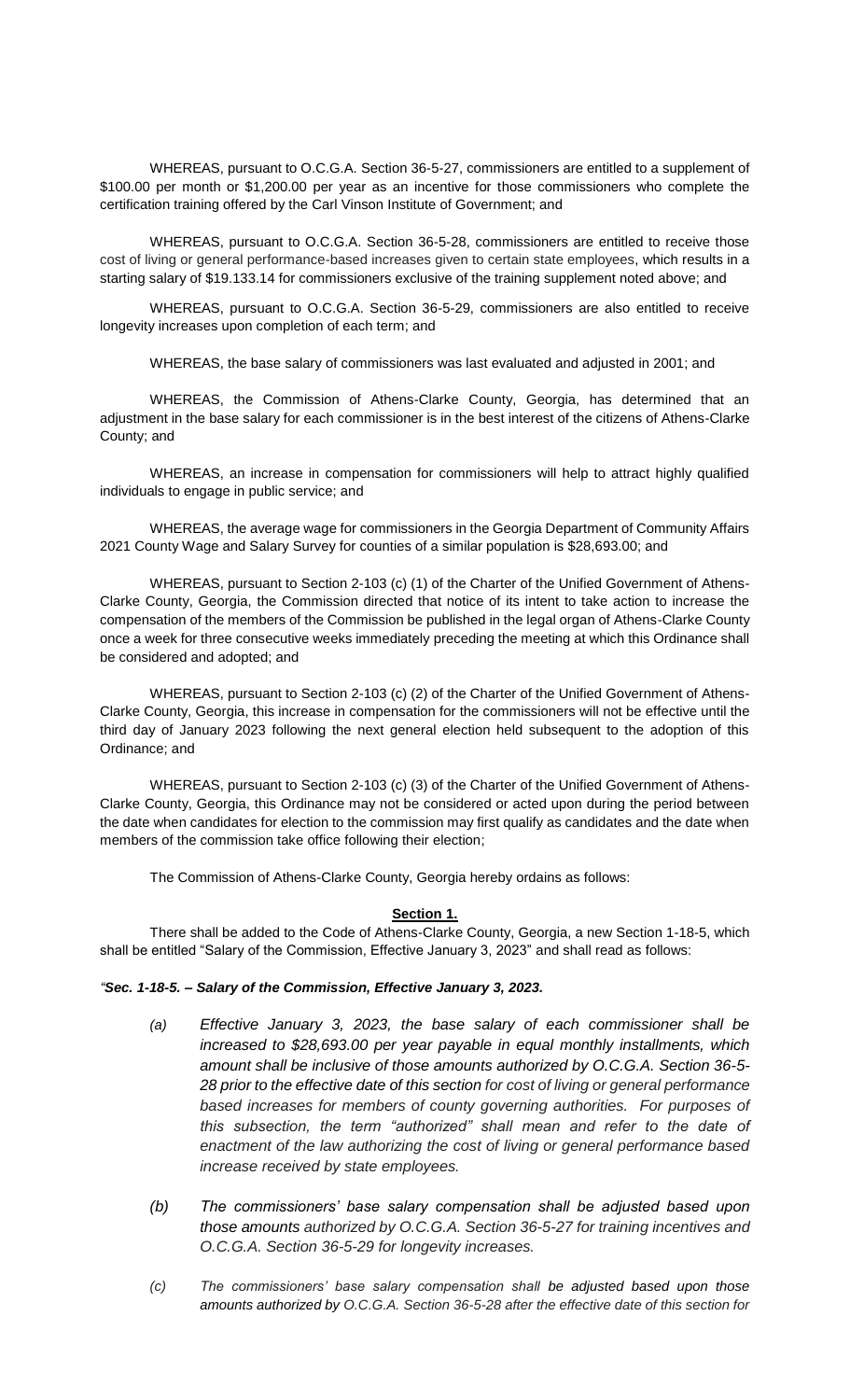*cost of living or general performance based increases for members of county governing authorities. For purposes of this subsection, the term "authorized" shall mean and refer to the date of enactment of the law authorizing the cost of living or general performance based increase received by state employees.*

*(d) The salaries and compensation of commissioners, as determined in accordance with the terms of this section, shall not reset at the commencement of a new term regardless of whether an incumbent or new member is taking office. If a new member takes office, any longevity and/or training incentives of the prior member shall not be included in the new member's compensation."* 

## **Section 2.**

The preamble of this Ordinance and the "Whereas" clauses shall be considered to be and is hereby incorporated by reference as if fully set out herein.

# **Section 3.**

- (a) It is hereby declared to be the intention of the Commission of Athens-Clarke County, Georgia that all sections, paragraphs, sentences, clauses, and phrases of this Ordinance are and were, upon their enactment, believed by the Commission to be fully valid, enforceable, and constitutional.
- (b) It is hereby declared to be the intention of the Commission of Athens-Clarke County, Georgia that, to the greatest extent allowed by law, each and every section, paragraph, sentence, clause or phrase of this Chapter is severable from every other section, paragraph, sentence, clause or phrase of this Ordinance.
- (c) It is hereby further declared to be the intention of the Commission that, to the greatest extent allowed by law, no section, paragraph, sentence, clause or phrase of this Ordinance is mutually dependent upon any other section, paragraph, sentence, clause or phrase of this Ordinance.
- (d) In the event that any phrase, clause, sentence, paragraph or section of this Ordinance shall, for any reason whatsoever, be declared invalid, unconstitutional or otherwise unenforceable by the valid judgment or decree of any court of competent jurisdiction, it is the express intent of the Commission of Athens-Clarke County, Georgia that such invalidity, unconstitutionality or unenforceability shall, to the greatest extent allowed by law, not render invalid, unconstitutional or otherwise unenforceable any of the remaining phrases, clauses, sentences, paragraphs or sections of the Ordinance and that, to the greatest extent allowed by law, all remaining phrases, clauses, sentences, paragraphs, and sections of the Ordinance shall remain valid, constitutional, enforceable, and of full force and effect.

## **Section 4.**

All ordinances or parts of ordinances in conflict with this Ordinance are, to the extent of such conflict, hereby repealed or set aside.

# **Section 5.**

In the event scrivener's errors shall be discovered in this Ordinance after the adoption hereof, the Commission hereby authorizes and directs that each such scrivener's error shall be corrected in all multiple counterparts of this Ordinance.

## **Section 6.**

This Ordinance shall become effective upon its approval by the Mayor or upon it adoption into law by the Commission without the Mayor's approval, provided that it is approved by the Mayor or adopted into law without the Mayor's approval prior to the period between the date when candidates for election to the commission may first qualify as candidates and the date when members of the commission take office following their election.

Mayor Girtz exited the meeting and Mayor Pro tem Myers presided for the remainder of this agenda.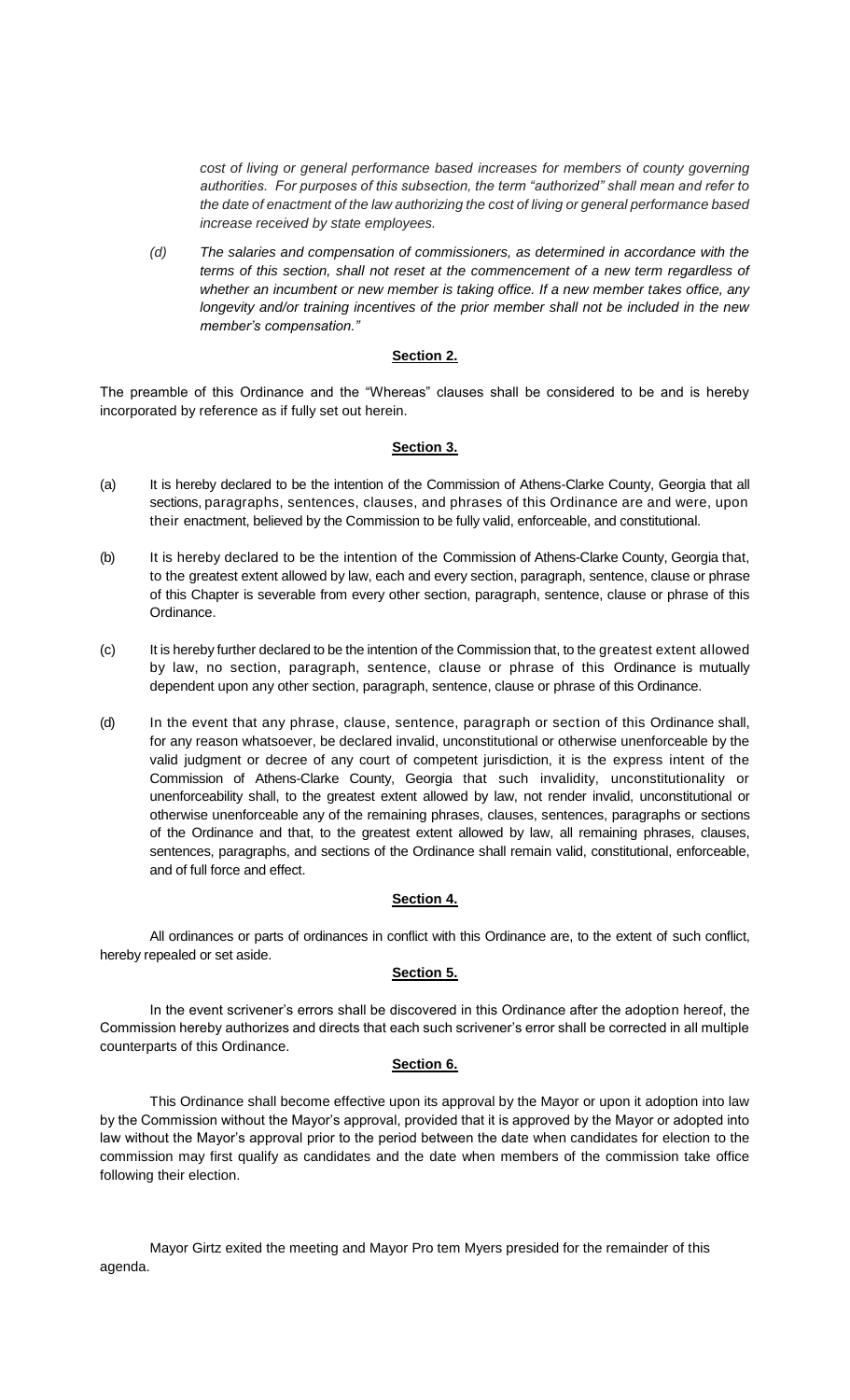A motion was made by Commissioner Davenport, seconded by Commissioner Wright, to adopt the following ordinance (#22-03-24) which was presented by title only. The motion passed by unanimous vote.

AN ORDINANCE TO AMEND THE CODE OF ATHENS-CLARKE COUNTY, GEORGIA WITH RESPECT TO **AMENDING A PLANNED DEVELOPMENT FOR TWO PARCELS OF LAND COMPRISING APPROXIMATELY 2.853 ACRES LOCATED AT 300 SORENSON RIDGE & 181 WARREN WAY IN THE RS-8 (PD) (SINGLE-FAMILY RESIDENTIAL, PLANNED DEVELOPMENT) DISTRICT**; AND FOR OTHER PURPOSES.

The Commission of Athens-Clarke County, Georgia hereby ordains as follows:

SECTION 1. The map constituting the component part of the Zoning Ordinance of Athens-Clarke County, Georgia, by virtue of and in compliance with Section 9-3-3 and Section 9-3-6 thereof, is hereby amended by modifying a planned development for two parcels of land comprising approximately 2.853 acres located at 300 Sorenson Ridge and 181 Warren Way in the RS-8 (PD) (Single-Family Residential, Planned Development) District. Said affected parcels of land being more fully described in that certain site plan entitled "Recombination Plat for: Sapphire Properties LP 300 Sorenson Ridge & 181 Warren Way," said site plan dated June 11, 2021, designated in the lower right-hand corner as file no. "38005- J9M," prepared by Traditions Surveying LLC, and being on file and available for public inspection in the office of the Athens-Clarke County Planning Department, 120 West Dougherty Street, Athens, Georgia. The two parcels comprising the subject 2.853-acre tract of land are also known as parcel numbers 184 014 and 184B8 D023A on the Athens-Clarke County tax maps, being on file and available for public inspection in the office of the Athens-Clarke County Planning Department, 120 West Dougherty Street, Athens, Georgia.

The original planned development amended by this ordinance is described in that certain ordinance entitled "AN ORDINANCE TO AMEND A CODE OF ORDINANCES FOR ATHENS-CLARKE COUNTY, GEORGIA, WITH RESPECT TO AMENDING THE CURRENTLY EXISTING RS-10 (PD) (SINGLE-FAMILY RESIDENTIAL, PLANNED DEVELOPMENT) ON LAND LOCATED ON BARNETT SHOALS ROAD, AT ITS INTERSECTION WITH EAST WHITEHALL ROAD AND FOR OTHER PURPOSES," which was adopted by the Commission on December 8, 1992 (hereinafter the "December 1992 Ordinance").

SECTION 2. The binding written report associated with this ordinance and incorporated herein by reference is entitled "Amendment to Existing Planned Development Report" consists of ten pages in total, dated December 2, 2021, and is stamped "Binding 1-12-22." Included in the binding application report are the binding amended master site plans associated with this ordinance and incorporated herein by reference, which consist of two sheets in total, with each sheet being numbered and titled in the lowerright hand corner as listed below.

| Sheet No. | ™itle                        | Date     |
|-----------|------------------------------|----------|
| 38005-J9M | Recombination<br>plat<br>for | 06/11/21 |
|           | Sapphire Properties LP       |          |
| 37974-J6K | Site plan 300 Sorenson Ridge | 06/03/21 |

Said binding written report, including the binding site plan, is on file and available for public inspection in e office of the Athens-Clarke County Planning Department, 120 West Dougherty Street, Athens, Georgia (hereinafter the "Addendum").

SECTION 3. The conditions of zoning associated with this ordinance are as follows:

The stormwater management detention pond, included in this amendment and currently platted as 181 Warren Way, shall remain on its own parcel as currently platted and shown.

SECTION 4. Except as specifically modified or amended herein, the December 1992 Ordinance is saved from repeal and shall remain in full force and effect.

SECTION 5. Except as described in Section 4 above, all ordinances or parts of ordinances in conflict herewith are hereby repealed.

A motion was made by Commissioner Wright, seconded by Commissioner Thornton, to approve the Athens-Clarke County Police Department (ACCPD) School Resource Officer (SRO) program contract as per Attachment #1 of agenda report dated January 26, 2022 with the Clarke County School District for the 2022-2023 academic year; and authorize the Mayor and appropriate staff to execute the contract and all related documents. The motion passed by roll call vote with Commissioners Davenport, Parker, Link, Wright, Denson, Edwards, Thornton, and Hamby voting YES; and Commissioner Houle voting NO. (8 YES; 1 NO)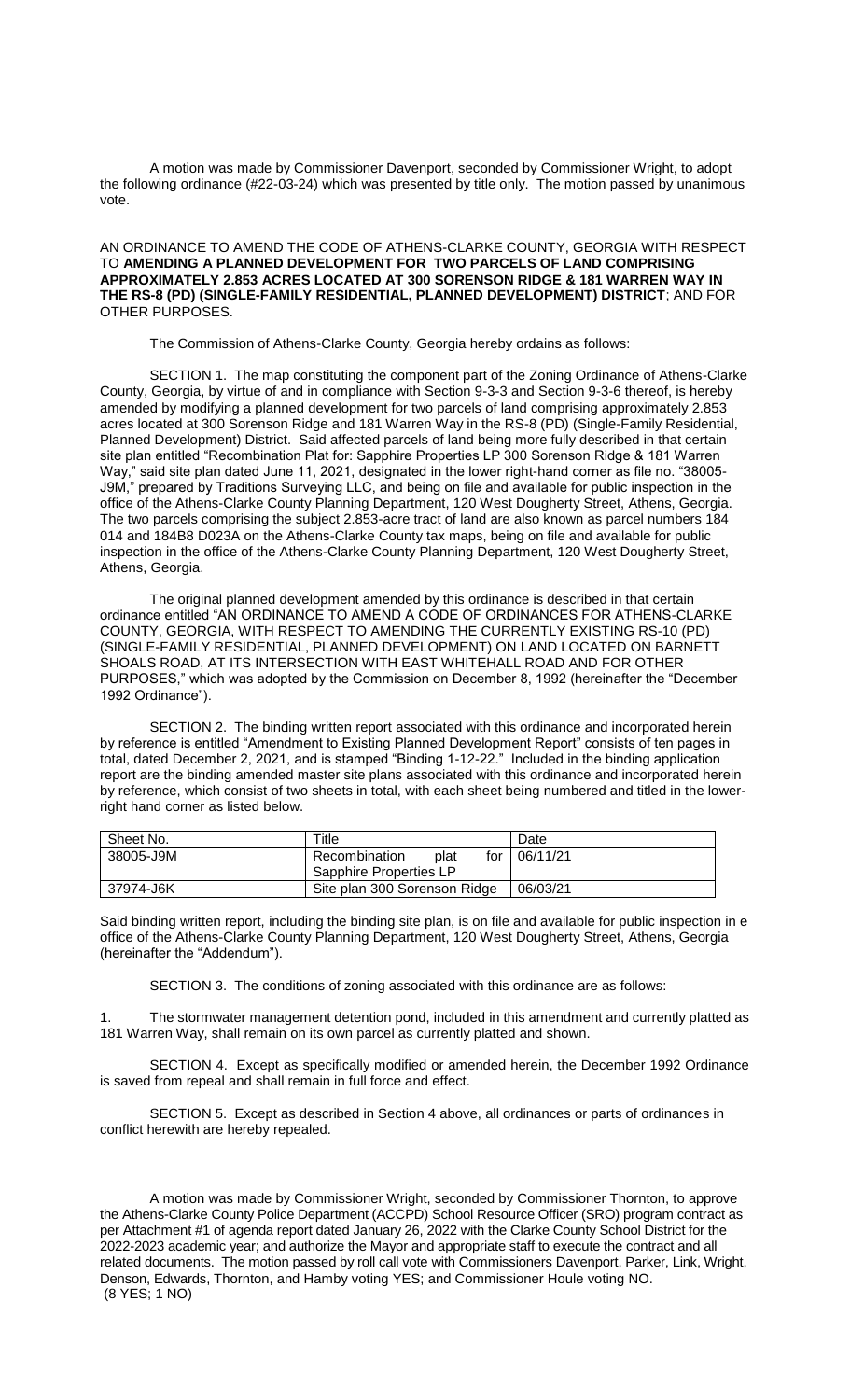A motion was made by Commissioner Denson, seconded by Commissioner Hamby, to

a) Authorize staff to negotiate a Guaranteed Maximum Price (GMP) for construction of the Costa Building Renovation Project with Sheridan Construction for a not-to-exceed amount of \$5,290,000 as per agenda report dated January 26, 2022;

Adopt the following ordinance (#22-03-25) which was presented by title only reallocating a total of \$1,758,031 from the SPLOST 2011 Projects #00, 01, 03, 10, & 17 to the SPLOST 2011 – Project 32 Costa Building Renovation for identified budget shortfall and contingency; and,

c) Authorize the Mayor and appropriate staff to execute all related documents.

The motion passed by unanimous vote.

#### **AN ORDINANCE TO AMEND THE SPECIAL PURPOSE LOCAL OPTION SALES TAX 2011 PROGRAM BUDGET SO AS TO PROVIDE ADDITIONAL FUNDING FOR PROJECT #32 COSTA BUILDING RENOVATION;** AND FOR OTHER PURPOSES.

The Commission of Athens-Clarke County, Georgia hereby ordains as follows:

SECTION 1. The Commission of Athens-Clarke County, Georgia desires to amend the SPLOST 2011 Capital Projects Fund to provide additional funding for the SPLOST 2011 Project #32 Costa Building Renovation. Said Operating and Capital budget is hereby amended as follows:

#### SPLOST 2011 Capital Projects Fund**:**

| <b>REVENUES:</b>                                         |             |
|----------------------------------------------------------|-------------|
| <b>INCREASE</b>                                          |             |
| Interest Earnings                                        | \$957,437   |
| EXPENDITURES:                                            |             |
| DECREASE:                                                |             |
| Project #00 - Program Management                         | (\$500,000) |
| Project #01 - Jail Expansion                             | (\$12,580)  |
| Project #03 - Fire Prot Services & Safety Equip          | (\$109,390) |
| Project #10 - Cooperative Extension                      | (\$102,668) |
| Project #17 - Dudley Park Improvements                   | (\$75,956)  |
| Total                                                    | (\$800,594) |
| <b>INCREASE: Project #32 - Costa Building Renovation</b> | \$1.758.031 |

SECTION 2. All ordinances of parts of ordinances in conflict herewith are hereby repealed.

A motion was made by Commissioner Hamby, seconded by Commissioner Houle, with reference to SPLOST 2011 – Project 20 Government Facilities Fire Protection,: award the construction services contract for the addition of fire sprinkler systems for the Old Fire Hall #2 and the Church-Brumby House to F.H. Paschen for an amount not to exceed \$413,533 as per agenda report revised February 23, 2022; and authorize the Mayor and appropriate staff to execute all related documents. The motion passed by unanimous vote.

A motion was made by Commissioner Denson, seconded by Commissioner Link, to adopt the Athens-Clarke County Strategic Plan Goals Strategies and Initiatives FY 23-25 as per agenda report dated January 26, 2022. The motion passed with eight YES votes. Commissioner Wright was absent.

A motion was made by Commissioner Houle, seconded by Commissioner Link, to adopt the following ordinance (#22-03-26) which was presented by title only as recommended by the Legislative Review Committee report dated February 4, 2022. The motion passed by unanimous vote.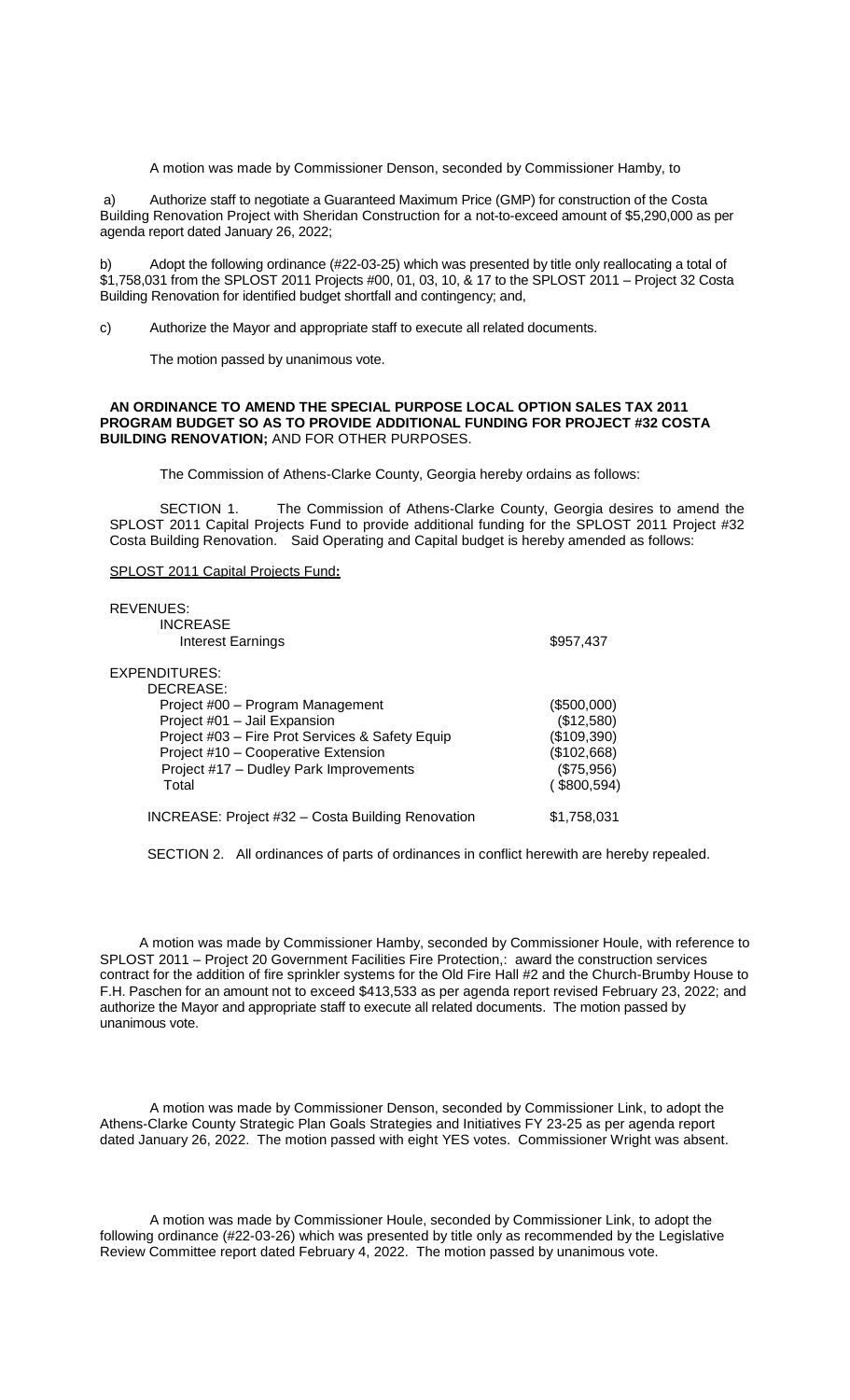### AN ORDINANCE TO AMEND THE CODE OF ATHENS-CLARKE COUNTY, GEORGIA, WITH RESPECT TO **SPECIAL EVENTS;** AND FOR OTHER PURPOSES.

The Commission of Athens-Clarke County, Georgia, hereby ordains as follows:

SECTION 1. Section 6-5-12 of the Code of Athens-Clarke County, Georgia, entitled "*Sale of beer and wine,"* is hereby deleted in its entirety with the following new section inserted in lieu thereof:

### "**Sec. 6-5-12. - Sale of beer and wine.**

- (a) *Purpose.* The purpose of this ordinance is to establish the framework for how beer and wine can be incorporated into special events.
- (b) *Authorized Areas:* Where an event results in the closure of at least one city block, beer and wine may be dispensed and consumed within the delineated boundaries of a permitted special event subject to the conditions of this Section.
- (c) *Application Process*
	- (1) The dispensing or consumption of beer and wine shall not be permitted at any special event in which the producer has failed to file for a permit at least 60 days prior to the date of the event, as noted in Section 6-5-3(b).
	- (2) The application for a special event at which beer and wine is permitted shall include, in addition to the map identifying the outermost boundaries of the event, a map no smaller than  $8\frac{1}{2} \times 11$  inches in size, clearly identifying the area(s), including all public streets and sidewalks within and adjacent to the area(s), where the consumption of beer and wine is proposed. However, no areas designated for the consumption of beer and wine shall encroach within the designated public circulation areas described in Section 6-5-2(d).
	- (3) The application for a permit for a special event at which beer and wine is permitted shall include a description of the area(s), including the size and the number of seats proposed for such area(s), if utilized. The application also shall contain a description of the method and structures that will be used to secure and separate such area(s) from other public areas.
- (d) *Fees:* The fee for a permit to dispense and/or consume beer and wine at a special event shall be the greater of the fees this Section or those listed in the annual fee schedule as adopted by the Mayor and Commission. Fees shall be payable to Athens-Clarke County, and shall be paid in addition to and remitted at the same time as any other fees provided for in Section 6-5-9.
	- $(1)$  \$150 150 Person Beer Garden (up to 2,000 ft<sup>2</sup>)
	- $(2)$  \$300 300 Person Beer Garden (up to 4,000 ft<sup>2</sup>)
	- (3) \$600 Festival Zone (1-4 contiguous blocks)
- (e) *General Requirements*
	- (1) Whenever any event will include the dispensing and/or consumption of beer and wine, the producer of such event, at least 45 days prior to the event, shall meet with appropriate staff members of the Athens-Clarke County government as designated by the Manager in accordance with Section 6-5-5 in order to review the plans, conditions, and restrictions pertaining to the event. Prior to the issuance of a permit for the event, the producer shall sign a statement of understanding and agreement to the terms and conditions imposed on the event. Such statement shall become a part of the conditions of the permit for the event.
	- (2) The dispensing of beer and wine at any special event shall be restricted to: (1) a holder of an alcoholic beverage caterer license issued by Athens-Clarke County, (2) a holder of a temporary alcoholic beverage permit issued to a bona-fide non-profit, tax-exempt civic organization by Athens-Clarke County, or (3) a holder of a separate home-brew special event permit issued by Athens-Clarke County, or (4) a holder of an alcoholic beverage license for a business distributing alcohol from their establishment for consumption within a festival zone. The name of such licensee(s) or permittee(s) and the current assigned number, as such appears on the license or permit, shall be required as a part of the application for a special event permit.
	- (3) The producer of the special event shall provide, at his/her own expense, at least one security officer, approved by the Chief of Police, or their designee, at each entry/exit point for areas approved for the consumption of beer and wine. The Chief of Police or their designee may require additional security officers as needed to provide for the safety and security of the event.
	- (4) The event producer shall verify that participants who wish to consume beer or wine in the designated areas at the event are at least 21 years of age.
	- (5) Every area where beer and wine is consumed shall be conspicuously posted at all times at each point of entrance/exit with signs stating the following: "The possession of alcoholic beverages beyond this point is prohibited." The letters of such signs shall not be less than three inches in height and one-half inch in width and shall be in black letters on a contrasting light background.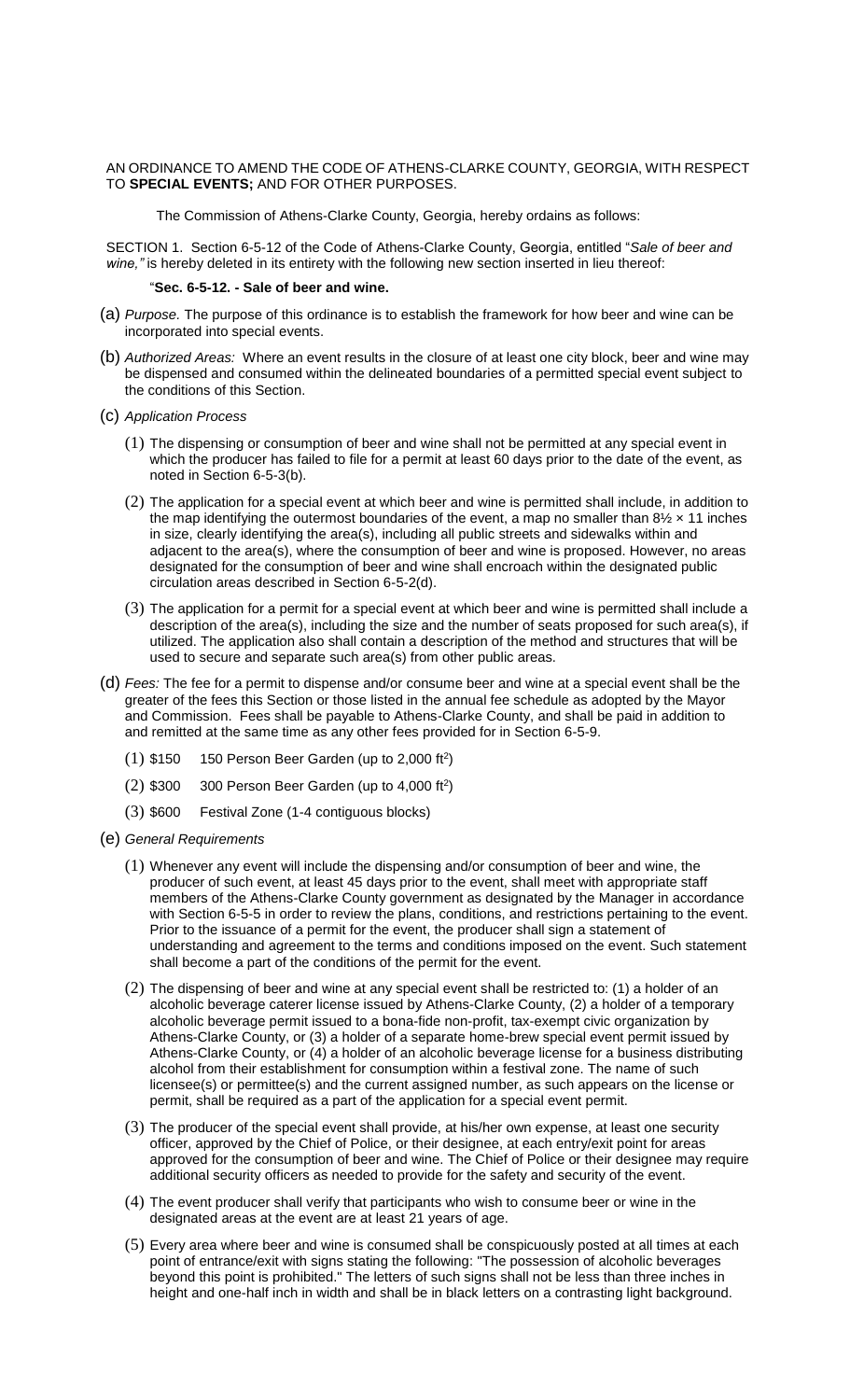The event shall provide staff or volunteers at each entry/exit point in order to help educate event patrons as to where the festival zone begins and ends.

- (6) Patrons may not leave beer gardens or festival zones with open containers.
- (7) Permit holders shall provide food service within areas designated for alcohol consumption.
- (8) All food vendors shall apply for and receive a solid waste permit pursuant to the requirements of this Chapter before dispensing beverages at a special event.
- (9) Containers for beer and wine shall be reusable, compostable, or recyclable, and shall not exceed 24 ounces. Pursuant to Section 3-12-23, open glass containers of any kind are strictly prohibited.
- $(10)$  It shall be unlawful for patrons of any area(s) of a special event in which beer and wine is permitted to bring into or take outside the designated area(s) any alcoholic beverage or to furnish any alcoholic beverage to any person outside the designated area where beer and wine is permitted. Provided, however, that participants in and sponsors of home-brew special events may transport malt beverages to designated areas within a home-brew special event in accordance with applicable law.
- (11) Notwithstanding the provisions of this Section, any person dispensing and/or consuming beer and wine in accordance with this Section shall comply with all other laws and ordinances pertaining to the sale, possession and consumption of alcoholic beverages.
- (f) *Beer Gardens:* A special event meeting the requirements of this ordinance may be permitted for the use of beer gardens as detailed in this Section.
	- (1) Within each city block that is closed for a special event where the event does not utilize a festival zone, the event may have:
		- (a) One beer garden, limited to no more than 300 persons and not exceeding an area greater than 4,000 square feet; or,
		- (b) Up to two beer gardens, with each area limited to no more than 150 persons and not exceeding an area greater than 2,000 square feet.
	- (2) A beer garden within a special event where beer and wine is permitted shall be securely enclosed on all sides by a fence, barricade, building, or other similar such structure approved by the Chief of Police, or their designee, so as to completely separate that area from the areas in which alcoholic beverages are not permitted. Every beer garden permitted under this Section should be rectangular in shape with one of the longer sides of such beer garden abutting a street curb.
- (g) *Festival Zones:* A special event meeting the requirements of this ordinance, that closes at least one city block may have a festival zone as outlined in this Section.
	- (1) Permitting: There are significant challenges to coordinating communication with businesses and event patrons as it relates to a festival zone. This communication is exclusively the responsibility of the event producer, though staff may develop template documents for event producers to consider. Prior to the issuance of a special events permit that utilizes a festival zone, the producer of a special event shall provide:
		- (a) Evidence of their engagement with businesses adjacent and proximate to proposed festival zones as it relates to what is and is not permitted as a part of the festival zone. This shall apply to businesses located within a festival zone and to all businesses located within one block of a festival zone. Such evidence may include, but is not limited to, signature sheet from business managers, evidence of an attempt to contact by mail, or other similar verifiable information.
		- (b) A draft copy of the educational materials that will be shared with event patrons at the locations where festival zone wrist bands are issued.
		- (c) Draft copies of proposed educational signage along with maps indicating where the signage will be utilized in relation to areas where wrist bands or alcohol are issued.
	- (2) Location: the location(s) of any festival zones shall be determined during the administrative review of the special event application, conducted pursuant to Section 6-5-5, after the event applicant, Central Services staff, and Athens-Clarke County Police Department staff have had an opportunity to review the proposed locations, develop a potential site plan, identify the costs associated with establishing said festival zones, and such location(s) shall only be deemed to have been approved after receiving written approval by both Central Services and Athens-Clarke County Police Department staff who have been authorized by their respective department directors to grant such approval.
	- (3) Parades, marches, or other mobile special events may not depart a festival zone. However, these events may start outside of a festival zone and conclude within a festival zone.
	- (4) Boundaries and Access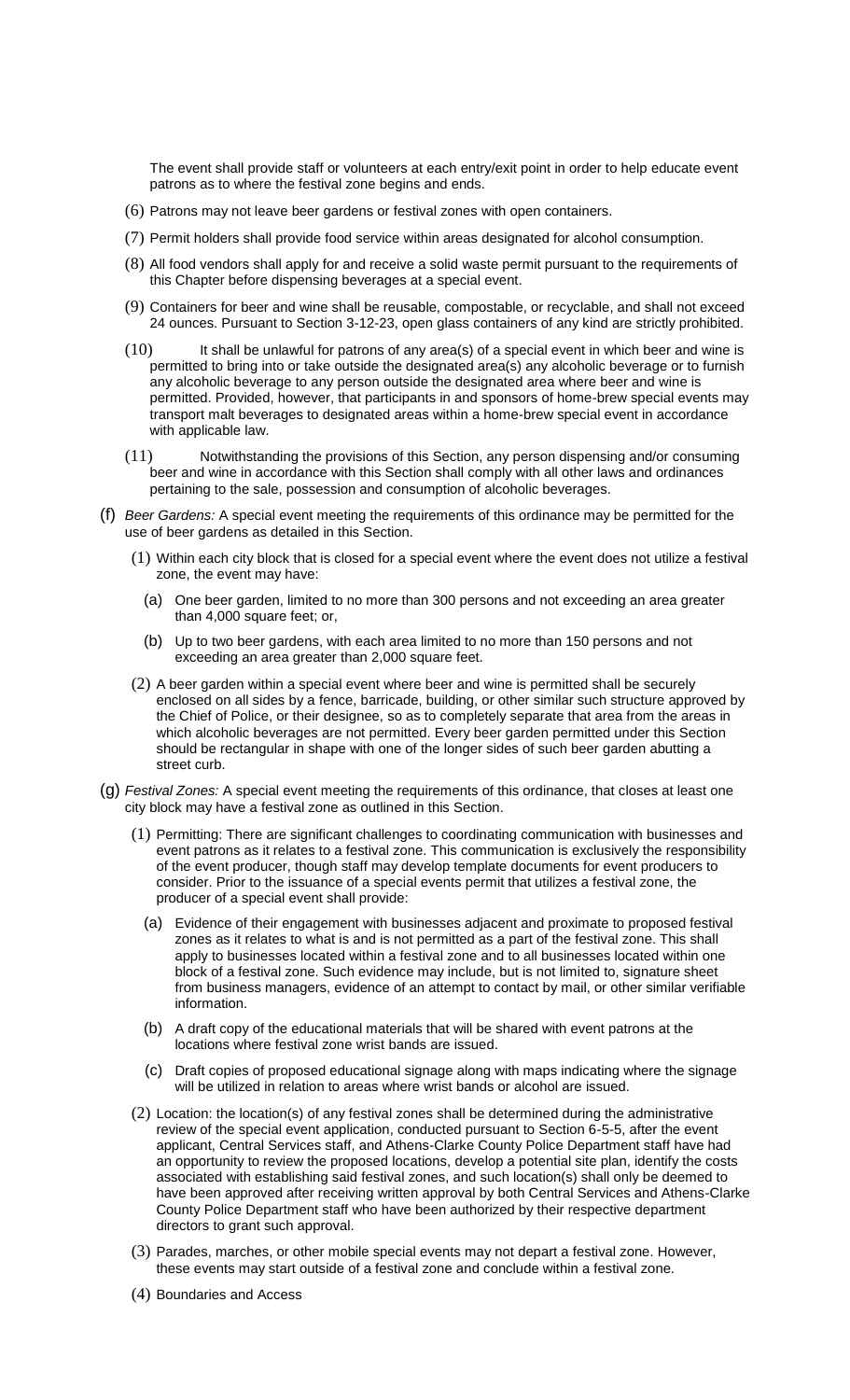- (a) Festival zone boundaries generally run from one intersection, either north/south or east/west, to the adjacent intersection.
- (b) Fencing, barricades, buildings, or other similar structures must be used to define the entry and exit points into the festival zone.
- (c) ADA compliant access shall be provided throughout and across the festival zone, and to all businesses that abut the festival zone, as outlined in Section 6-5-2(d).
- (d) The festival zone shall be designed in such a way that emergency access can be provided as needed.
- (e) A festival zone may be no larger than four consecutive blocks where each of the blocks are touching, although said blocks may not be in a straight line and the roadways between each block may or may not actually be closed to through traffic.
- (5) Management
	- (a) The event producer shall provide participants with wrist bands to identify persons who have presented proof of attaining the age of 21 years and who are authorized to purchase or hold in their possession beer and wine within the festival zone, both within and outside of licensed alcoholic beverage establishments; however, displaying such a uniquely identifiable wrist band does not relieve alcoholic beverage establishments of responsibility for determining if a person has attained the age of 21 years before dispensing alcohol to that person.
	- (b) Each patron will be limited to one approved container for consumption within the festival zone.
	- (c) Businesses that have an entry point included within the festival zone may sell beer and wine to patrons who possess wrist bands for consumption within the premises of their business and the adjacent festival zone so long as the business is licensed to serve alcohol.
	- (d) Beer and wine purchased within a licensed business having an entry point within the festival zone that knowingly and intentionally allows patrons to exit its premises with either an alcoholic beverage containing liquor, or beer and wine purchased from its establishment and not wearing an approved wrist band, shall be in violation of this Section.
	- (e) In addition to the requirement described in Section  $6-5-12(e)(3)$ , a festival zone will generally be required to provide at least one security officer per entry/exit point and at least one additional officer for support within the zone, as well as any additional officers as recommended the Chief of Police or their designee.
	- (f) Only one special event may be permitted at a time per sponsor/person; festival zones will not be permitted on days when another special event is already permitted in the area and on UGA home football game days.
	- (g) Unless otherwise permitted by state law, drinking alcohol in parked or moving motor vehicles is prohibited.
- (h) *Violations:* In addition to the penalties outlined in Section 6-5-26, any special event and/or affiliated permit holder convicted of an ordinance violation from this Section within a seven year rolling period shall be subject to the following suspensions as it relates to special events.
	- $(1)$  1<sup>st</sup> Violation 13 month suspension of the permittee's and event's ability to incorporate the use of alcohol into a special event.
	- $(2)$  2<sup>nd</sup> Violation 25 month suspension of the permittee's and event's ability to incorporate the use of alcohol into a special event.
	- $(3)$  3<sup>rd</sup> and Subsequent Violation(s) 60 month suspension of the permittee's and the event's ability to incorporate the use of alcohol into a special event."

SECTION 2. Chapter 6-5, entitled "*Special Events*," of the Code of Athens-Clarke County, Georgia, is hereby amended by inserting a new Section 6-5-27 entitled "*Appeals*," as follows:

### **"Sec. 6-5-27. – Appeals**

An appeal to the Administrative Hearing Officer from a decision of the Manager, or designee, may be made within ten days of the date of notice of the decision. The decision by the Administrative Hearing Officer shall be final."

SECTION 3: If any section, subsection, subdivision, sentence, clause, phrase or portion of this ordinance or the application thereof to any person or place, is for any reason held to be invalid or unconstitutional by the final decision of any court of competent jurisdiction, the remainder of this ordinance shall be and remain in full force and effect.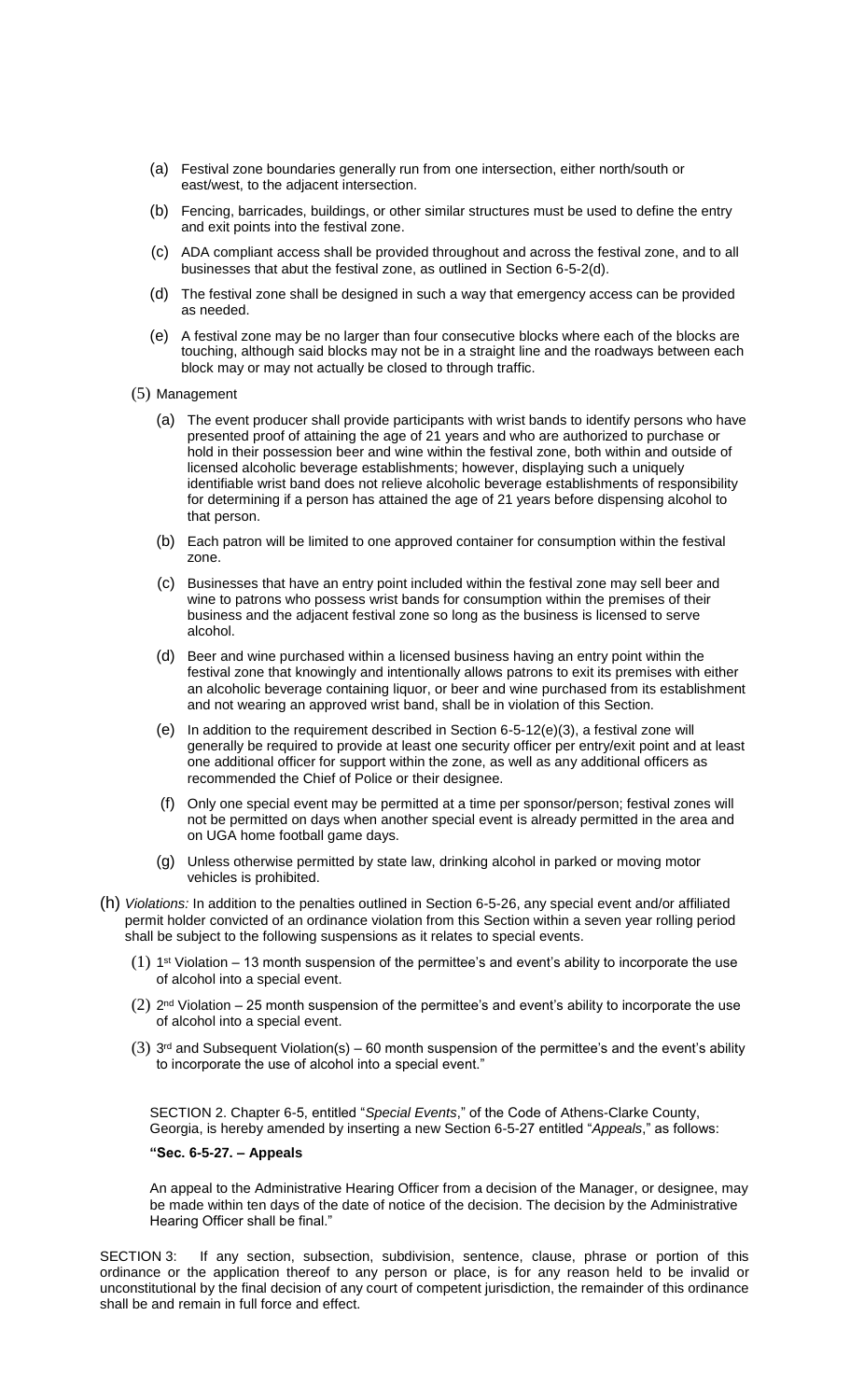SECTION 4: The Clerk of Commission, in consultation with the County Attorney, shall have the power to correct scrivener's errors.

SECTION 5: All ordinances or parts of ordinances in conflict herewith are hereby repealed.

A motion was made by Commissioner Wright, seconded by Commissioner Parker, to approve the termination of the existing purchase option agreement between Allen Properties, Inc. and the Unified Government of Athens-Clarke County as shown in Attachment #1 of agenda report dated February 7, 2022, and authorize the Mayor and appropriate staff to sign and execute any documents relevant to the termination of this agreement.

A substitute motion was made by Commissioner Link, seconded by Commissioner Houle, to indefinitely postpone consideration of this request.

The substitute motion was withdrawn.

The original motion passed by roll call vote with Commissioners Davenport, Parker, Wright, Denson, Houle, Edwards, Thornton and Hamby voting YES; and Commissioner Link voting NO. (8 YES; 1 NO)

A motion was made by Commissioner Hamby, seconded by Commissioner Thornton, to HOLD North Downtown Athens Development Project Intergovernmental Agreement with regard to Payment in Lieu of Taxes with the Athens Housing Authority. The motion passed by unanimous vote.

The text amendment for voluntary Inclusionary zoning was HELD. A public hearing is tentatively scheduled for Tuesday, April 5, 2022.

### New business – Consider under suspension of Rules

A motion was made by Commissioner Houle, seconded by Commissioner Parker, to suspend Rules of Commission for consideration of one item of new business. The motion passed by unanimous vote.

A motion was made by Commissioner Houle, seconded by Commissioner Denson, to adopt the following ordinance ((#22-03-27) which was presented by title only. The motion passed by unanimous vote.

#### **AN ORDINANCE FOR THE TWENTY-SEVENTH DECLARATION OF A LOCAL STATE OF EMERGENCY RELATED TO COVID-19; AND FOR OTHER PURPOSES.**

**WHEREAS,** like much of the world the United States, the State of Georgia, and the Unified Government of Athens-Clarke County, Georgia, ("ACCGov") are currently responding to an outbreak of respiratory disease caused by a novel coronavirus named "SARS-CoV-2" and the disease it causes named "coronavirus disease 2019" (abbreviated "COVID-19"); and

**WHEREAS,** COVID-19 is officially a global pandemic according to the WHO; and

**WHEREAS,** COVID-19 can spread from person to person, and can result in no symptoms, minor symptoms, or serious illness causing permanent organ damage and death; and

**WHEREAS,** individuals age 65 or over or living with certain medical conditions identified by the CDC (members of Vulnerable Populations) and members of other populations identified by the CDC ("Other Populations at Risk") are at risk of severe and lasting harm to health or death from COVID-19; and

**WHEREAS,** COVID-19 also has been reported to cause severe and permanent damage to some children; and **WHEREAS,** the CDC has noted that COVID-19 spreads very easily and sustainably when an infected person (who may not exhibit symptoms at all, or only minor symptoms) talks, sneezes, or coughs in close proximity with others (within six feet); and

**WHEREAS,** on March 16, 2020, the Mayor and Commission of the Unified Government of Athens-Clarke County, Georgia adopted an Ordinance for the Declaration of Local State of Emergency related to COVID-19;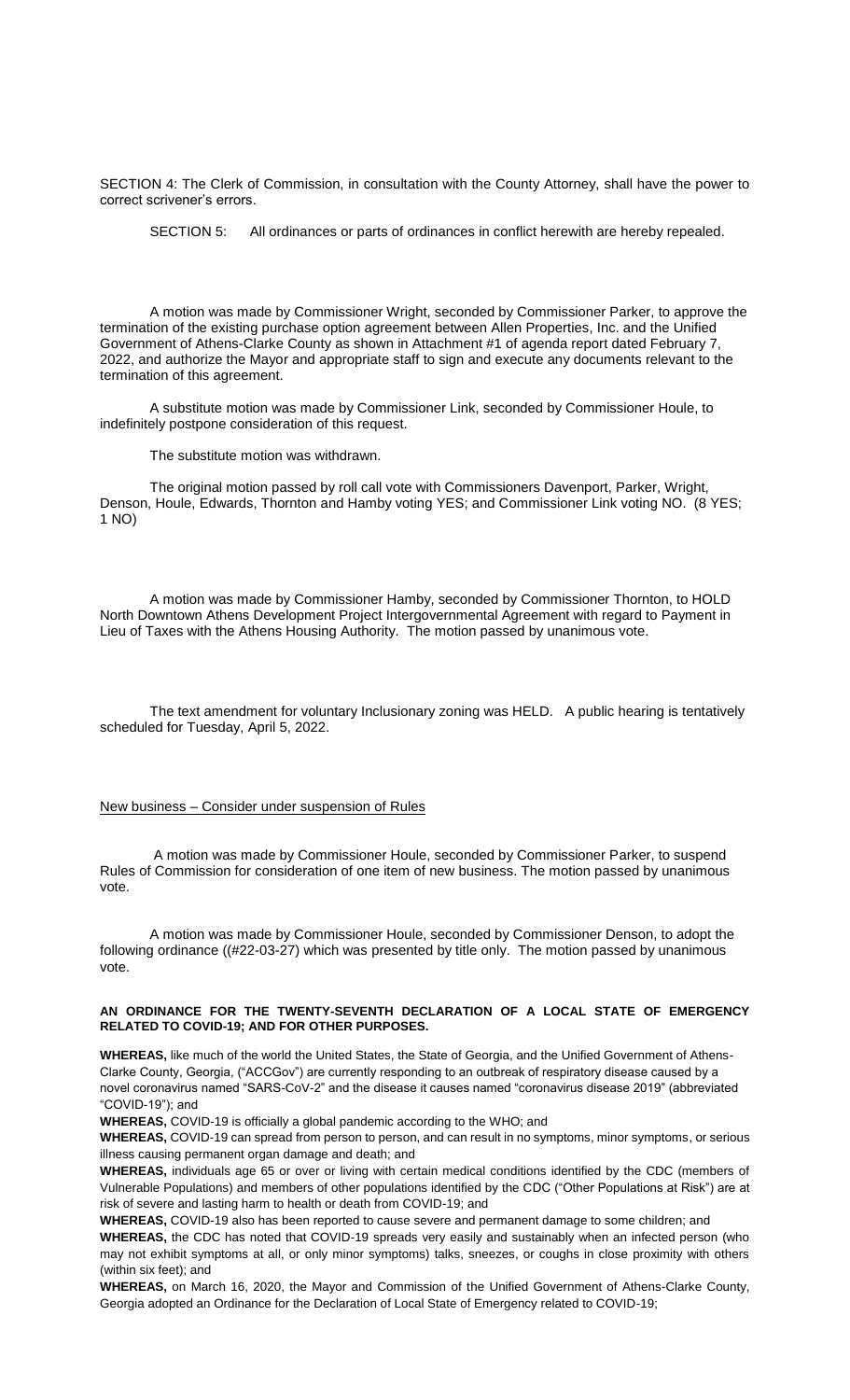**WHEREAS,** on March 19, 2020, pursuant to their authority under the Athens-Clarke County Emergency Management Ordinance, the Athens-Clarke County Mayor and Commission adopted a Second Declaration of Local Emergency activating certain emergency powers in order to allow Athens-Clarke County to quickly respond to the COVID-19 pandemic and renewed that declaration on April 21, 2020, June 2, 2020, July 7, 2020, July 30, 2020, August 18, 2020, September 15, 2020, October 6, 2020, November 4, 2020, December 1, 2020, January 6, 2021, February 2, 2021, March 2, 2021, April 6, 2021, May 4, 2021, June 1, 2021, June 15, 2021, July 20, 2021, August 3, 2021, September 7, 2021, October 5, 2021, November 2, 2021, December 7, 2021, January 4, 2022, and again on February 1, 2022; and **WHEREAS,** the COVID-19 Delta and Omicron variants have created a new surge in cases in Georgia and Athens-Clarke County; and

**WHEREAS,** the CDC indicates that a person's risk of exposure to COVID-19 infection is directly related to the risk of exposure to infectious persons, which is largely determined by the extent of COVID-19 circulation in the surrounding community; and

**WHEREAS,** CDC recommends using new COVID-19 cases per 100,000 persons in the last seven (7) days as one of its metrics for assessing the level of community transmission; and

**WHEREAS,** as of Thursday, February 24, 2022, the CDC reports that the prevalence of confirmed cases in Athens-Clarke County of COVID-19 is 72.47 cases per 100,000 persons in the past seven (7) days;

**WHEREAS,** based upon this metric, Athens-Clarke County is currently experiencing a "substantial" level of community transmission"—i.e., greater than 50 but less than 99.99 new cases per 100,000 persons in the past seven (7) days— ("high" being the highest level possible at 100 new cases or more); and

**WHEREAS**, according to the Georgia Department of Public Health COVID-19 update on Wednesday, February 23, 2022, (the "GDPH Update") Georgia now has 1,907,207 confirmed cases of COVID-19, including 25,998 confirmed cases in Athens-Clarke County; and

**WHEREAS**, according to the GDPH Update, 29,441 individuals in Georgia have died and 107,107 have been hospitalized after contracting COVID-19; and

**WHEREAS**, Georgia is has recently experienced a significant surge in COVID-19 cases due primarily to the Omicron variant, having recorded on January 7, 2022 its highest single-day total of new COVID-19 cases since the pandemic began; and

**WHEREAS,** the Center for Disease Control ("CDC") has issued guidance on the emerging and rapidly evolving situation of the COVID-19 pandemic, including how to protect oneself from this illness; and

**WHEREAS,** social distancing is recommended by the CDC to prevent the continued spreading of this illness in the community; and

**WHEREAS,** the CDC also advises that the use of masks or cloth face coverings will slow the spread of COVID-19; and **WHEREAS,** on April 2, 2020, Governor Kemp signed an Executive Order to Ensure a Safe and Healthy Georgia (Governor's Executive Order 04.02.20.01) to address the COVID-19 pandemic by implementing temporary actions necessary and appropriate to protect the health, safety, and welfare of Georgia's residents and visitors; and

**WHEREAS,** subsequently, Governor Kemp issued a series of Executive Orders which amended and revised the temporary action necessary and appropriate to protect the health, safety, and welfare of Georgia's residents and visitors, the last such Executive Order expiring on July 1, 2021; and

**WHEREAS,** nevertheless, because of the continuing negative impacts of the COVID-19 pandemic on the State's economy, supply chain, and healthcare infrastructure, on June 30, 2021, Governor Kemp issued an Executive Order declaring there to be a State of Emergency in the State of Georgia and ordering that all resources of the State of Georgia shall be made available to assist in activities designed to address this emergency and aid recovery and response efforts; and

**WHEREAS,** on February 18, 2022, Joseph Biden, President of the United States, issued notice stating that the national emergency declared on March 13, 2020 and later extended on February 24, 2021, concerning the COVID-19 pandemic is to continue in effect beyond March 1, 2022; and

**WHEREAS,** on July 19, 2021, Xavier Becerra, Secretary of the United States Department of Health and Human Services, renewed his determination (and that of former Secretary Alex M. Azar II) that a public health emergency exists and has existed since January 27, 2020, such prior renewals having been executed upon April 21, 2020, July 23, 2020, October 2, 2020, January 7, 2021, April 15, 2021, July 19, 2021, October 15, 2021, January 14, 2022; and **WHEREAS,** pursuant to the authority of O.C.G.A. § 38-3-28, local governments are specifically empowered to enact such orders, rules, and regulations as may be necessary for emergency management purposes and to supplement the carrying out of Articles 1 through 3 of the Emergency Management chapter of the Official Code of Georgia, but such orders, rules, and regulations shall not be inconsistent with any orders, rules, and regulations promulgated by the Governor or by any state agency exercising a power delegated to it by him; and

**WHEREAS,** this emergency order is authorized by O.C.G.A. §§ 38-3-4 and 38-3-28, which authorize the Mayor and Commission to use emergency powers in O.C.G.A. §§ 38-3-1 through 38-3-64; and

**WHEREAS,** pursuant to O.C.G.A. § 38-3-6, during an emergency, O.C.G.A. §§ 38-3-1 through 38-3-64 are supposed to be liberally construed to effectuate their purposes; and

**WHEREAS,** on July 27, 2021, the CDC issued new guidance pursuant to which it recommends that to maximize protection from the Delta SARS-CoV-2 variant and to prevent possibly spreading it to others, persons, including those who are fully vaccinated, should wear a mask indoors in public if they are in an area of substantial or high transmission; and

**WHEREAS**, the CDC issued guidance (most recently updated on January 21, 2022) continuing to recommend mask wearing in public indoor spaces regardless of vaccination status in areas of substantial or high community transmission to maximize protection from the Omicron SARS-CoV-2 variant; and

**WHEREAS,** requiring the use of masks is a targeted response that can combat the threat to public health using the least restrictive means, and if people follow this requirement, more extreme measures may be avoided; and

**WHEREAS,** pursuant to Section 1-104 (d) of the Charter of the Unified Government of Athens-Clarke County, Georgia, the Mayor and Commission have the right, duty, power, privilege and authority to exercise and enjoy all other powers,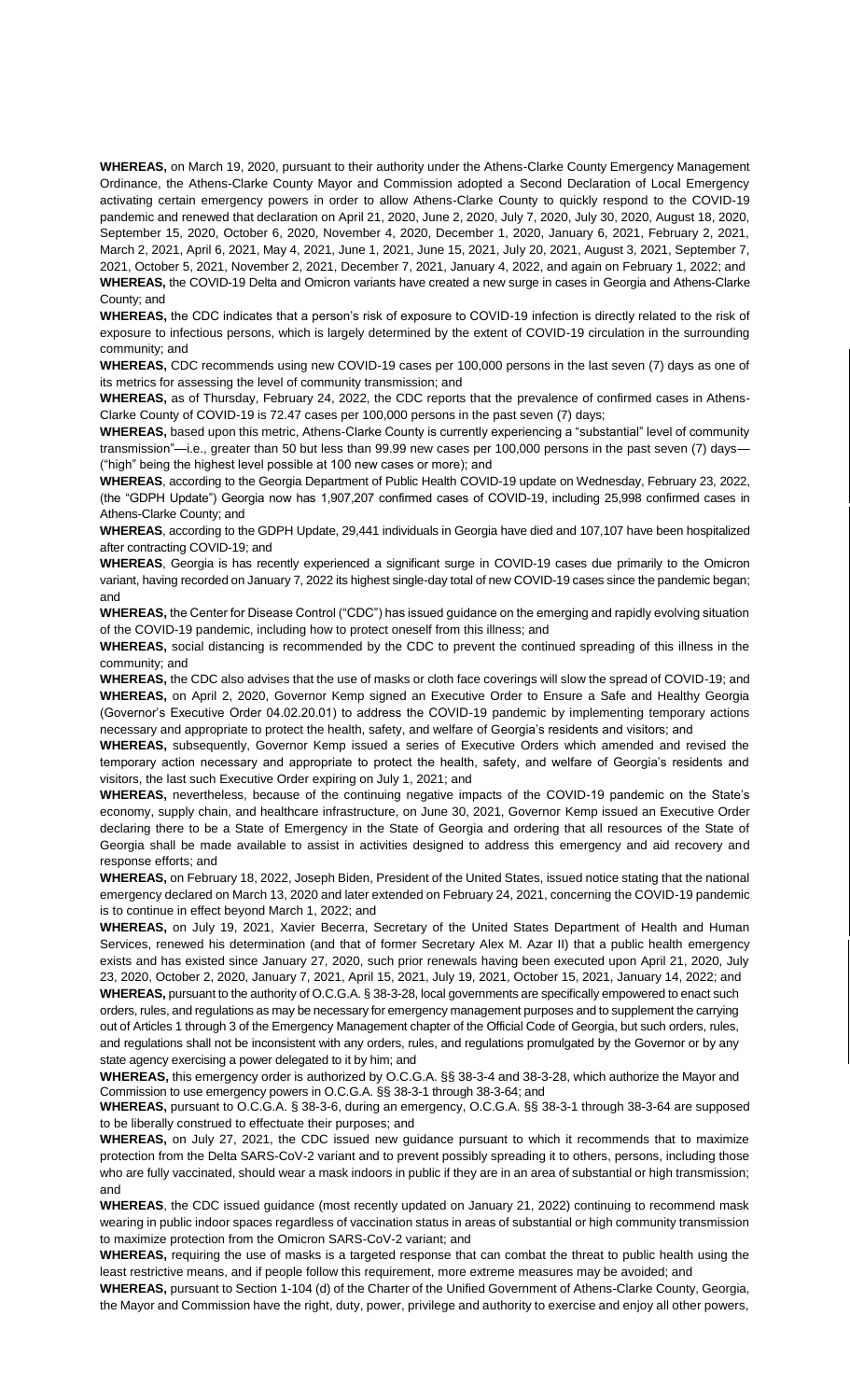duties, functions, rights, privileges, and immunities necessary and proper to promote or protect the safety, health, peace, security and general welfare of said government and its inhabitants and to exercise all implied powers necessary to carry into execution all powers granted in this Charter as fully and completely as if such powers were fully enumerated herein and to do and perform all of the acts pertaining to its property, affairs and local government which are necessary or proper in the legitimate exercise of its corporate powers and governmental duties and functions; and

**WHEREAS,** pursuant to Sub-Sections (36) and (39) of Section 8-114 of the Charter of the Unified Government of Athens-Clarke County, Georgia, the Mayor and Commission have the following additional powers:

(17) Health: To prescribe and enforce heath and sanitation standards; and

(36) Emergencies: To provide for the determination, proclamation and combatting of emergencies; and

(39) General health, safety, and welfare: To define, regulate and prohibit any act, practice, conduct or use which is detrimental to the health, sanitation, cleanliness, welfare, and safety of the inhabitants of the unified government; and **WHEREAS,** the United States Supreme Court has previously held that "[u]pon the principle of self-defense, of paramount necessity, a community has the right to protect itself against an epidemic of disease which threatens the safety of its members; and

**WHEREAS,** pursuant to this declaration, the Mayor and Commission of Athens-Clarke County, Georgia have determined that it is necessary to continue the previous provisions of its Nineteenth Declaration and to additionally provide that persons within the jurisdiction of the Unified Government of Athens-Clarke County, Georgia, shall wear a mask over the nose and mouth indoors in public as described herein; and

**WHEREAS,** the following actions related to outdoor restaurant seating areas, outdoor retail areas, and the indoor mask mandate are necessary and appropriate to balance the public's interest in being free from undue restrictions with the compelling public interest of providing for the health, safety, and welfare of residents of Athens-Clarke County and the surrounding communities, particularly those individuals who are members of Vulnerable Populations or Other Populations at Risk; and

**WHEREAS,** in the judgment of the Mayor and Commission of the Unified Government of Athens-Clarke County, Georgia, with advice from other subject matter experts, there exist emergency conditions as a result of COVID-19 within the geographical boundaries of the Unified Government as described in Section 1-102 of the Charter requiring extraordinary and immediate corrective actions for the protection of the health, safety, and welfare of the citizens of Athens-Clarke County and the surrounding communities;

**NOW, THEREFORE,** the Commission of Athens-Clarke County, Georgia hereby ordains and declares that a local state of emergency continues to exist within the territorial limits of the Unified Government of Athens-Clarke, County, Georgia, and shall continue until the conditions requiring this declaration are abated.

**NOW, THEREFORE,** because of the local state emergency ordained and declared above, the Commission of Athens-Clarke County, Georgia hereby ordains and orders the following:

#### SECTION 1. **Outdoor Restaurant Seating Areas**

Any provisions of the Alcoholic Beverages Ordinance which prohibit any person from having in his or her possession any alcoholic beverages in any open container be temporarily suspended as it applies to patrons or employees of any restaurant possessing a Class D (retail liquor by the drink), D1 (retail liquor by the drink, low volume restaurant), E (retail beer by drink), or F (retail wine by the drink) license who are transporting, serving, or consuming alcoholic beverages in an approved outdoor seating area within 100 feet of the outer wall of licensed premises or who are transporting alcoholic beverages across public streets, sidewalks or rights-of-way for the purpose of serving or consuming said beverages in an approved outdoor seating area as described herein.

#### SECTION<sub>2</sub>. Outdoor Retail Areas

Any provisions of the Alcoholic Beverages Ordinance which prohibit any person from having in his or her possession any alcoholic beverages in any open container be temporarily suspended as it applies to patrons or employees of any licensee possessing a Class D (retail liquor by the drink), D1 (retail liquor by the drink, low volume restaurant), E (retail beer by drink), or F (retail wine by the drink) license who is participating in the Outdoor Retail Area Program pursuant to policy number MGR-008D entitled "A Policy to Extend the Outdoor Retail Areas Pilot Program for the Remainder of 2020," and who are transporting, serving, or consuming alcoholic beverages in the Outdoor Retail Area as approved by the Athens-Clarke County Central Services Department or who are transporting alcoholic beverages across public streets, sidewalks or rights-of-way for the purpose of serving or consuming said beverages in said Outdoor Retail Area.

#### SECTION 3. Indoor Mask Mandate

(a) The provisions of Section 3 of this Ordinance shall only be enforced when the prevalence in Athens-Clarke County of confirmed cases of COVID-19 over the previous seven (7) days is equal to or greater than one hundred (100) cases per one hundred thousand (100,000) people according to the Centers for Disease Control, or when the Georgia Department of Public Health reports a vaccination rate of more than 80% of the Athens-Clarke County population.

(b) For purposes of this Ordinance, the following terms are hereby defined as follows:

(1) *Entity* means any private business, establishment, corporation, non-profit corporation, or organization, including the curtilage thereof.

(2) *Facial covering or mask* means a device to cover the nose and mouth of a person and impedes the spread of saliva, respiratory droplets, or other fluids during speaking, coughing, sneezing or other intentional or involuntary action. Medical grade masks are not required; coverings may be fashioned as advised by the CDC and from other suitable fabrics. The mask must cover the mouth and nose of the wearer.

(3) *Polling place* means the room provided in each precinct for voting at a primary or election.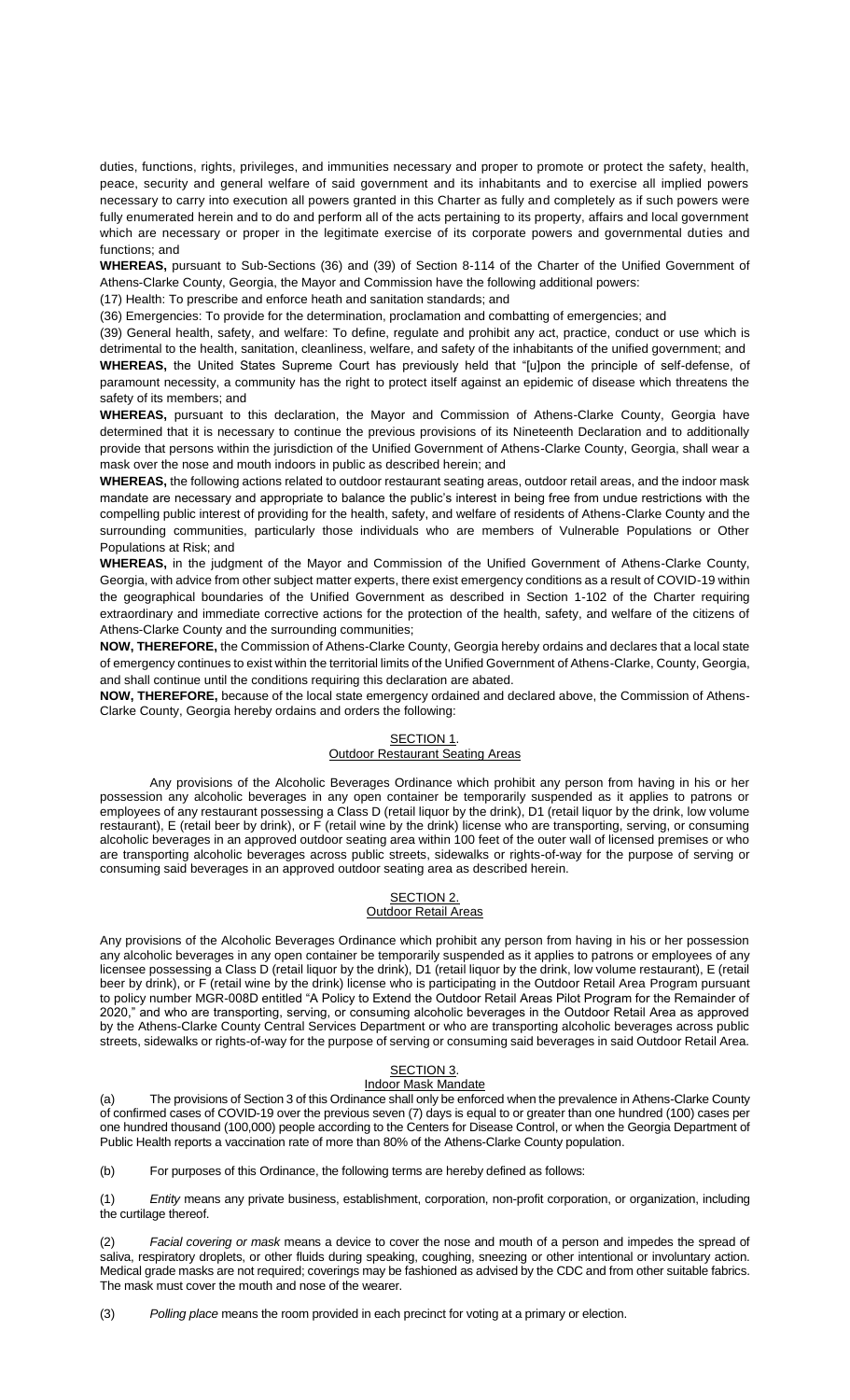(4) *Public place* means any place other than a personal vehicle, residential property, or an entity including the curtilage thereof.

(c) Except as otherwise provided in this Ordinance all persons in an entity or a public place shall wear a facial covering or mask over the mouth and nose at all times when indoors.

(d) Facial coverings or masks are not required in the following circumstances:

(1) In personal vehicles or upon residential property;

(2) When a person is alone in enclosed spaces or only with other household members;

(3) When the individual has a bona fide religious objection to wearing a facial covering or mask;

(4) While drinking or eating;

(5) When a licensed healthcare provider has determined that wearing a facial covering or mask causes or aggravates a health condition for the individual or when such person has a bona fide medical reason for not wearing a facial covering or mask;

(6) When wearing a facial covering or mask would prevent the receipt of personal services or performing work in the course of employment;

(7) When complying with the directions of a law enforcement officer or for the purposes of verifying a person's identity, such as when purchasing alcohol, tobacco, or prescription drugs or when engaging in a financial transaction;

(8) Children under the age of ten (10) years;

(9) When the individual is having difficulty donning or removing a face mask or face covering without assistance;

(10) At any polling place and no individual shall be denied ingress or egress to or from a polling place for failure to wear a facial covering or mask; and

(e) (1) Every entity subject to this Ordinance which does not consent to enforcement of this Ordinance upon its property shall post a clearly legible sign in one inch Arial font at all public entrances of such entity stating the following: "This location does not consent to enforcement of any local face covering requirement upon this property."

If an entity does not post the signage described in subparagraph (1) of this paragraph it shall be conclusively presumed to have consented to enforcement of this Ordinance on its property and failures by individuals to wear facial coverings or masks as required by this ordinance shall be determined to be violations and enforced as contemplated in paragraph (f).

(f) Violations of this Section 3 may be enforced by a notice of ordinance violation issued by any police officer, code enforcement officer, or other authorized law enforcement official, as provided below:

(1) A person who fails to comply with paragraph (c) of Section 3 of this Ordinance shall be first given a warning and an opportunity to put on a facial covering or mask, leave the entity, or comply with one of the exceptions in paragraph (d) of Section 3.

(2) If the person violating this Ordinance refuses or fails to comply with this Ordinance after being given a warning pursuant to subparagraph (1) of this paragraph then such person may be subject to a civil penalty of not more than \$25.00 on the first offense and not more than \$50.00 on the second and any subsequent offenses.

(3) A notice of violation may be served by delivery into the hands of the suspected violator or by other reasonable process for serving notice of ordinance violations used by Athens-Clarke County.

(4) Violations of this ordinance shall not be enforced against any entity and shall not be taken against any owner, director, officer, or agent of an entity for the failure of their customers to comply with this ordinance.

(5) Notwithstanding the foregoing, every effort shall be made to bring an individual into voluntary compliance with the terms of this Ordinance prior to issuance of any notice of violation, including providing complimentary masks, explaining the importance of wearing facial coverings during this pandemic, and issuing verbal and written warnings.

(g) In all locations where facial coverings or masks are not required to be worn pursuant to this Ordinance, they are strongly encouraged to be worn.

## SECTION 4.

The Mayor and Commission adopt and make the findings discussed in the "Whereas" paragraphs the factual findings of the Mayor and Commission.

#### SECTION<sub>5</sub>.

This Ordinance shall become effective at 8:00 a.m. on the next day following the Mayor's approval and will continue to be in effect until 11:59 p.m. on Wednesday, April 6, 2022, or until it otherwise extended, rescinded, superseded, or amended by an ordinance of the Commission.

### SECTION 6.

Should any provision, paragraph, sentence, or word of this Ordinance be rendered or declared invalid by any final court of competent jurisdiction or by reason of any preemptive legislation, the remaining provisions, paragraphs, sentences, or words of this Ordinance as hereby issued shall remain in full force and effect. All Ordinances or parts of Ordinances in conflict with this Ordinance are, to the extent of such conflict, hereby repealed or set aside.